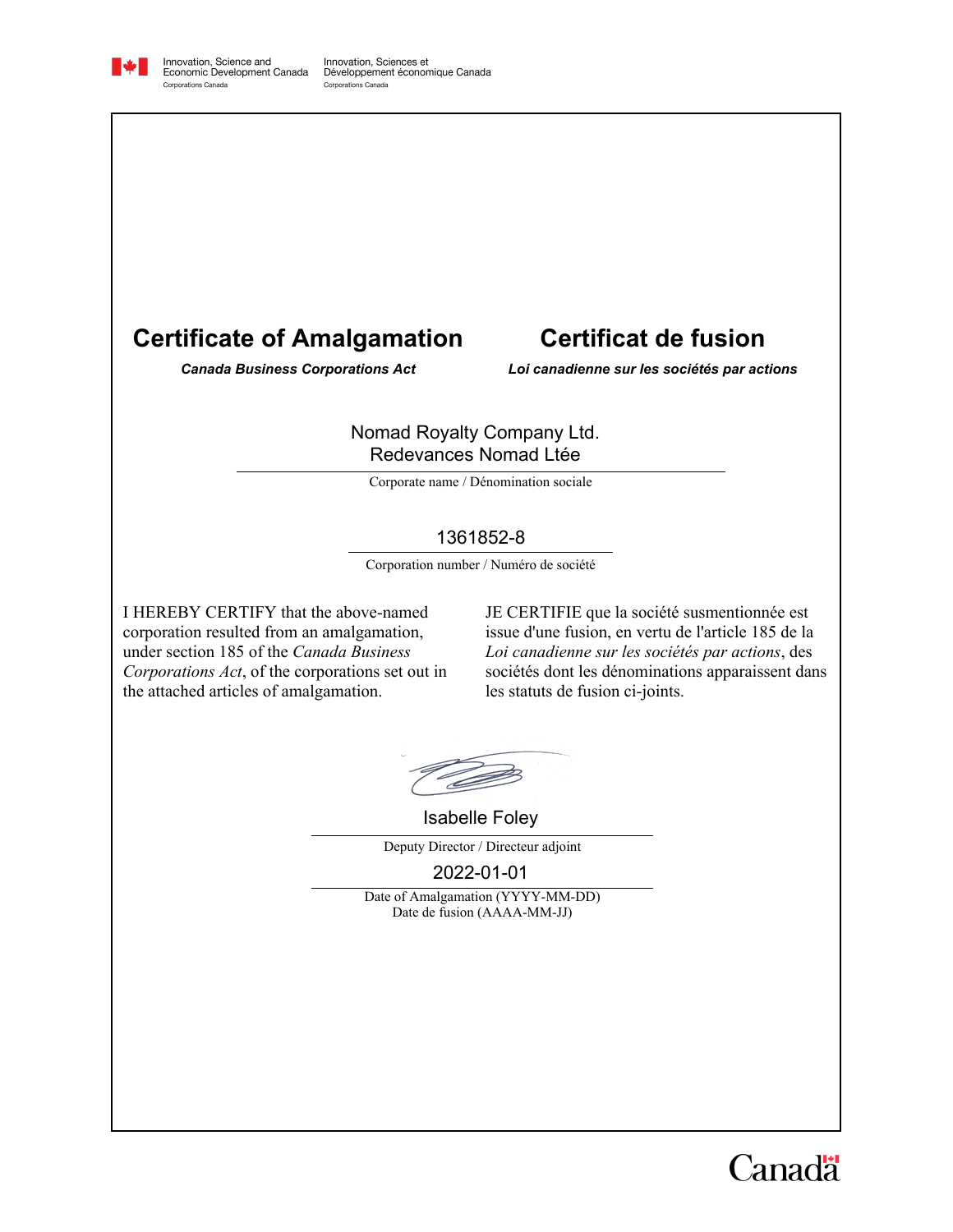

### **Canada Business Corporations Act (CBCA)** FORM 9 **ARTICLES OF AMALGAMATION** (Section 185)

1 - Corporate name of the amalgamated corporation

Nomad Royalty Company Ltd. / Redevances Nomad Ltée

2 - The province or territory in Canada where the registered office is situated (do not indicate the full address)

Quebec

3 - The classes and any maximum number of shares that the corporation is authorized to issue

See attached Schedule A.

4 - Restrictions, if any, on share transfers

None

5 - Minimum and maximum number of directors (for a fixed number of directors, please indicate the same number in both boxes)

Minimum number

Maximum number  $\mathbb{T}0$ 

6 - Restrictions, if any, on the business the corporation may carry on

 $\mathbbm{1}$ 

None

#### 7 - Other provisions, if any

See attached Schedule B.

8 - The amalgamation has been approved pursuant to that section or subsection of the Act which is indicated as follows: 183 - Long form: 184(1) - Vertical short-form : 184(2) - Horizontal short-form : approved by special  $\bf \odot$ approved by resolution of O approved by resolution of O resolution of shareholders directors directors

| 9 - Declaration                                                                                                                                                                                                                     |                    |                                                        |  |
|-------------------------------------------------------------------------------------------------------------------------------------------------------------------------------------------------------------------------------------|--------------------|--------------------------------------------------------|--|
| I hereby certify that I am a director or an authorized officer of the following corporation:                                                                                                                                        |                    |                                                        |  |
| Name of the amalgamating corporations                                                                                                                                                                                               | Corporation number | Signature                                              |  |
| Nomad Royalty Company Ltd.                                                                                                                                                                                                          | $1180443 - 0$      | -DocuSigned by:<br>Vincent Metcalh                     |  |
| OMF Fund III (Mg) Ltd.                                                                                                                                                                                                              | $1226157 - 0$      | -96531B3FA74F4A1<br>-DocuSigned by:<br>Vincent Metcalh |  |
| OMF Fund II SO Ltd.                                                                                                                                                                                                                 | $1226160 - 0$      | -96531B3FA74F4A1<br>-DocuSigned by:<br>Vincent Metcath |  |
| (Declaration completed by attachment)                                                                                                                                                                                               |                    | -96531B3FA74F4A1.                                      |  |
| Note: Misrepresentation constitutes an offence and, on summary conviction, a person is liable to a fine not exceeding \$5,000 or to imprisonment for a<br>term not exceeding six months or to both (subsection 250(1) of the CBCA). |                    |                                                        |  |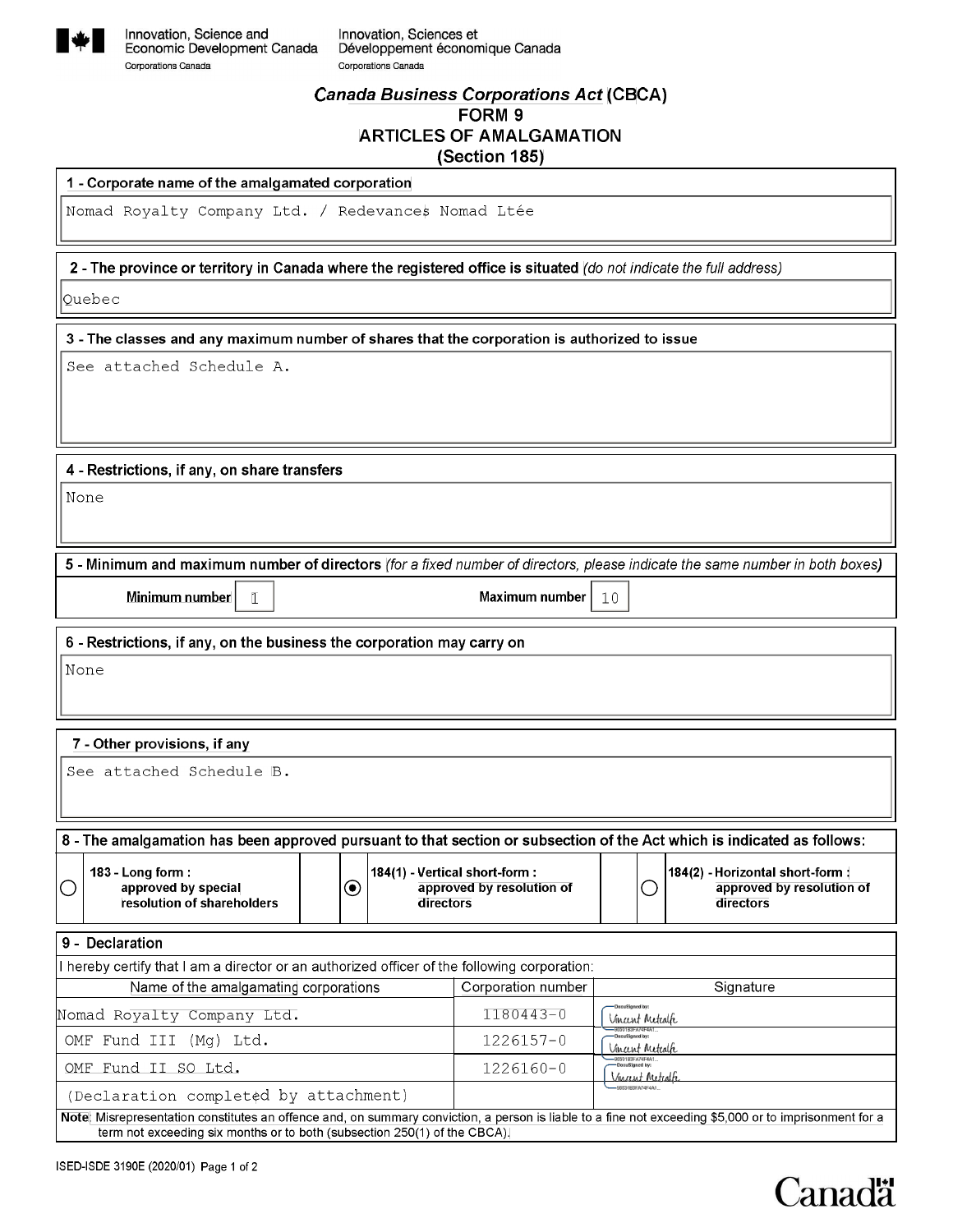## *Canada Business Corporations Act* **(CBCA) Form 9 ARTICLES OF AMALGAMATION (Section 185)**

(continued)

1 - Corporate name of the amalgamated corporation Nomad Royalty Company Ltd. / Redevances Nomad Ltée

## (…)

| 9 - Declaration                                                                                                                                                                                                                     |                    |                                    |  |
|-------------------------------------------------------------------------------------------------------------------------------------------------------------------------------------------------------------------------------------|--------------------|------------------------------------|--|
| hereby certify that I am a director or an authorized officer of the following corporation:                                                                                                                                          |                    |                                    |  |
| Name of the amalgamating corporations                                                                                                                                                                                               | Corporation number | Signature                          |  |
| Valkyrie Royalty Inc.                                                                                                                                                                                                               | 1360022-0          | -DocuSigned by:<br>Vincent Metcalh |  |
| Coral Gold Resources Ltd.                                                                                                                                                                                                           | 1360034-3          | -DocuSigned by:<br>Macesat Metcalh |  |
|                                                                                                                                                                                                                                     |                    | -96531B3FA74F4A1.                  |  |
|                                                                                                                                                                                                                                     |                    |                                    |  |
| Note: Misrepresentation constitutes an offence and, on summary conviction, a person is liable to a fine not exceeding \$5,000 or to imprisonment for a<br>term not exceeding six months or to both (subsection 250(1) of the CBCA). |                    |                                    |  |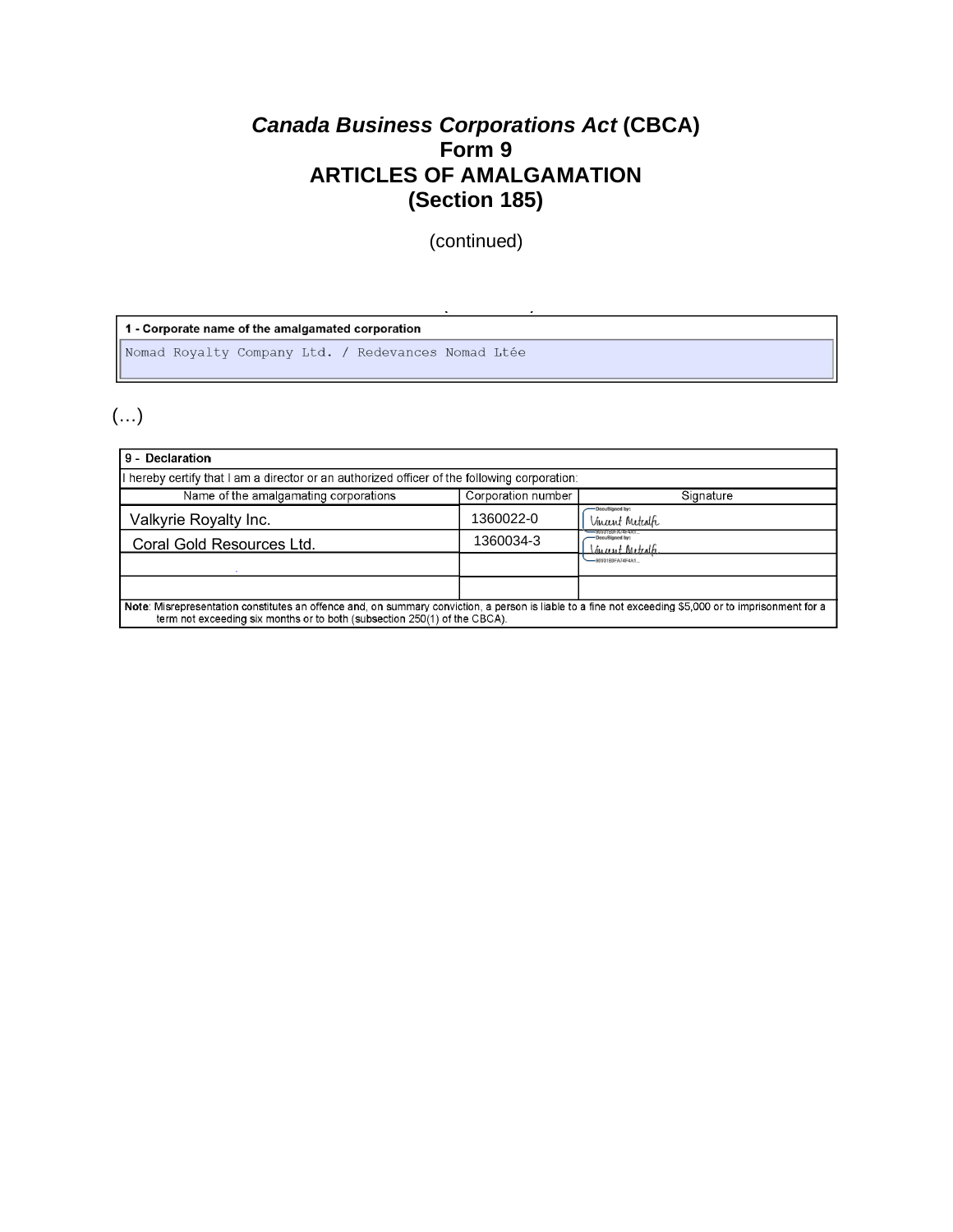## **Schedule A to the Articles of Amalgamation of Nomad Royalty Company Ltd. Redevances Nomad Ltée** (the "**Corporation**")

## DESCRIPTION OF SHARE CAPITAL

The Corporation is authorized to issue an unlimited number of common shares ("**Common Shares**") and an unlimited number of preference shares ("**Preference Shares**"), issuable in a series. The rights, privileges, restrictions and conditions attached to the Common Shares and Preference Shares are set out in pages 3A through to 3E attached hereto.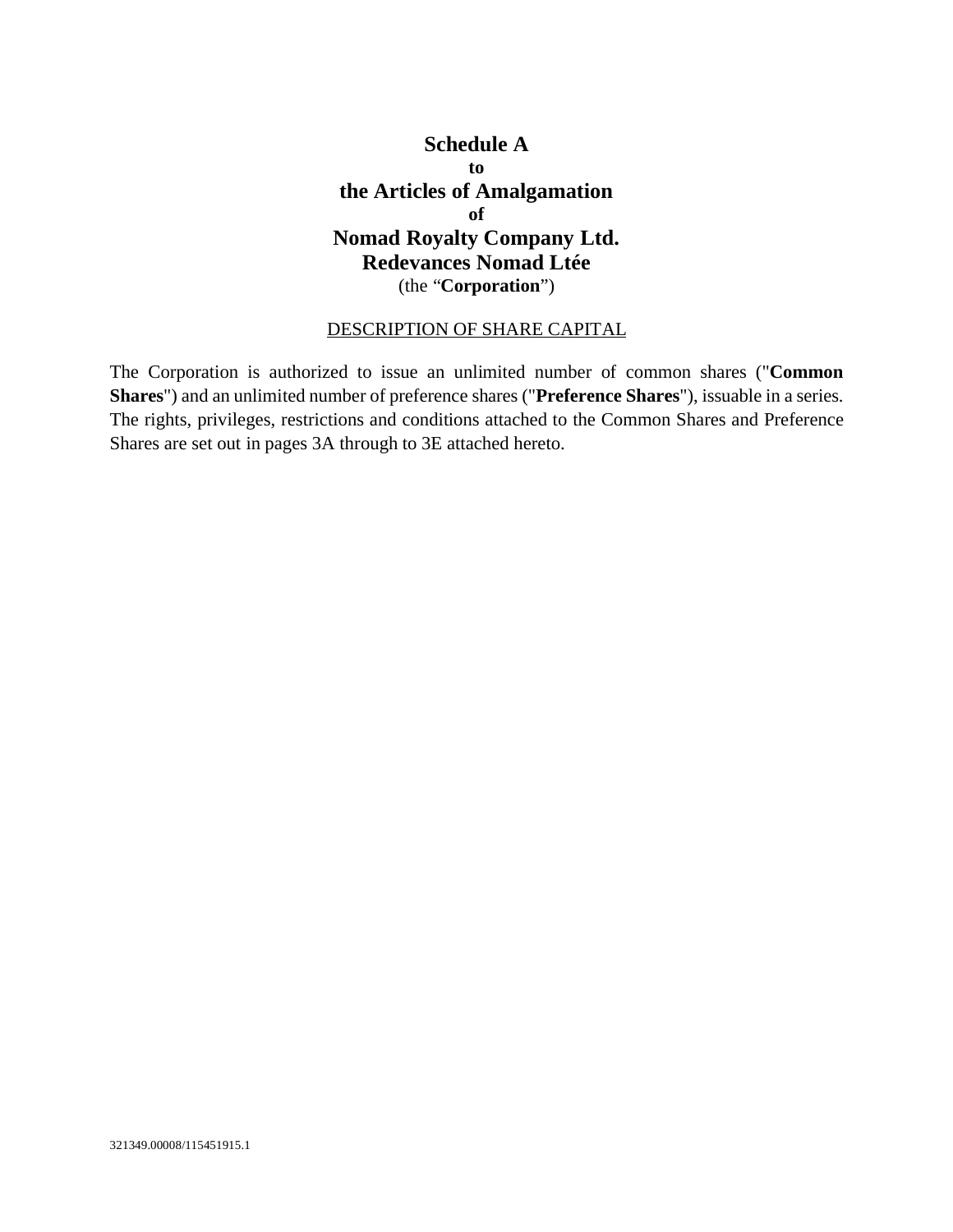### **RIGHTS, PRIVILEGES, RESTRICTIONS AND CONDITIONS ATTACHED TO THE COMMON SHARES AND THE PREFERENCE SHARES**

#### **ARTICLE ONE**

#### **INTERPRETATION**

#### **Section 1.01 References to "Act"**

In these provisions, as from time to time amended, unless there is something in the context inconsistent therewith, "Act" means the *Canada Business Corporations Act,* or the successor thereof, as amended from time to time. These provisions shall be governed by and are subject to the applicable provisions of the Act and, except as otherwise expressly provided herein, all words and terms used herein that are defined in the Act shall have the respective meanings ascribed thereto in the Act.

#### **Section 1.02 Headings, Gender and Number**

These provisions, as from time to time amended, shall be read without regard to article or section headings, which are included for ease of reference only and shall not affect the construction or interpretation hereof, and with all changes in gender and number required by the context.

#### **ARTICLE TWO**

#### **COMMON SHARES**

The common shares of the Corporation (the "**Common Shares**") shall have attached thereto the following rights, privileges, restrictions and conditions:

#### **Section 2.01 Voting Rights**

The holders of the Common Shares are entitled to receive notice of, and to attend, all meetings of shareholders of the Corporation, except meetings at which only holders of another specified class or series of shares of the Corporation are entitled to vote. Each holder of Common Shares is entitled to one vote for each one Common Share held on all ballots taken at such meetings.

#### **Section 2.02 Dividends**

Subject to the prior rights, privileges, restrictions and conditions attaching to the Preference Shares (as defined hereinafter) or to any other class of shares of the Corporation ranking senior to the Common Shares, the holders of Common Shares shall be entitled to receive dividends as, when and in such amounts declared by the directors of the Corporation from time to time.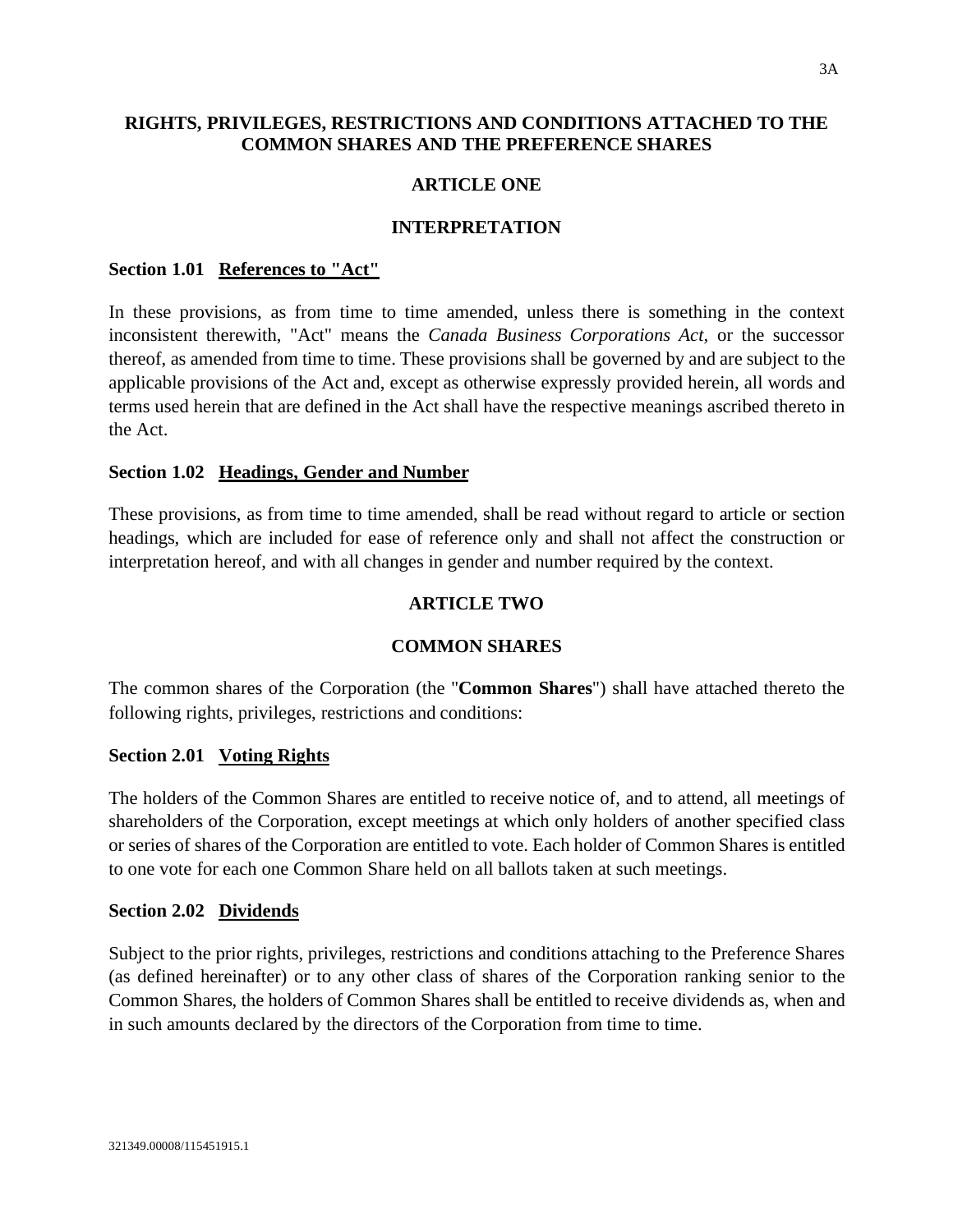#### **Section 2.03 Liquidation, Dissolution or Wind-up**

In the event of the liquidation, dissolution or winding-up of the Corporation or other distribution of the property and assets of the Corporation among its shareholders for the purpose of winding-up the affairs of the Corporation, holders of Common Shares shall, after payment of the amount payable to the holders of Preference Shares and shares of any other class of shares of the Corporation ranking senior to the Common Shares, be entitled to receive, equally, share for share, with the holders of shares of all other classes of shares of the Corporation ranking equally with the Common Shares in respect of the final distribution of the property and assets of the Corporation, the remaining property and assets of the Corporation.

#### **Section 2.04 Limitation**

Subject to the provisions of the Act, holders of Common Shares shall not be entitled to vote separately on, or to dissent in respect of, any proposal to amend the articles of the Corporation to:

(a) increase or decrease any maximum number of authorized Common Shares or increase any maximum number of authorized shares of a class or series of shares having rights or privileges equal or superior to the Common Shares;

(b) effect an exchange, reclassification or cancellation of all or part of the Common Shares; or

(c) create a new class or series of shares equal or superior to the Common Shares.

#### **ARTICLE THREE**

#### **PREFERENCE SHARES**

The preference shares of the Corporation (the "**Preference Shares**") shall have attached thereto, as a class, the following rights, privileges, restrictions and conditions:

#### **Section 3.01 Directors' Right to Issue in One or More Series**

The Preference Shares may at any time and from time to time be issued in one or more series. Prior to the issue of Preference Shares of any series, the directors of the Corporation shall, subject to the rights, privileges, restrictions and conditions attached to the Preference Shares as a class, the articles of the Corporation and the provisions of the Act, by resolution fix the number of Preference Shares in such series and determine the designation of, and the rights, privileges, restrictions and conditions attached to, the Preference Shares of such series including, without limitation:

- (a) the rate, amount or method of calculation of any dividends and whether any dividends are subject to adjustment;
- (b) whether any dividends are cumulative, partly cumulative or non-cumulative;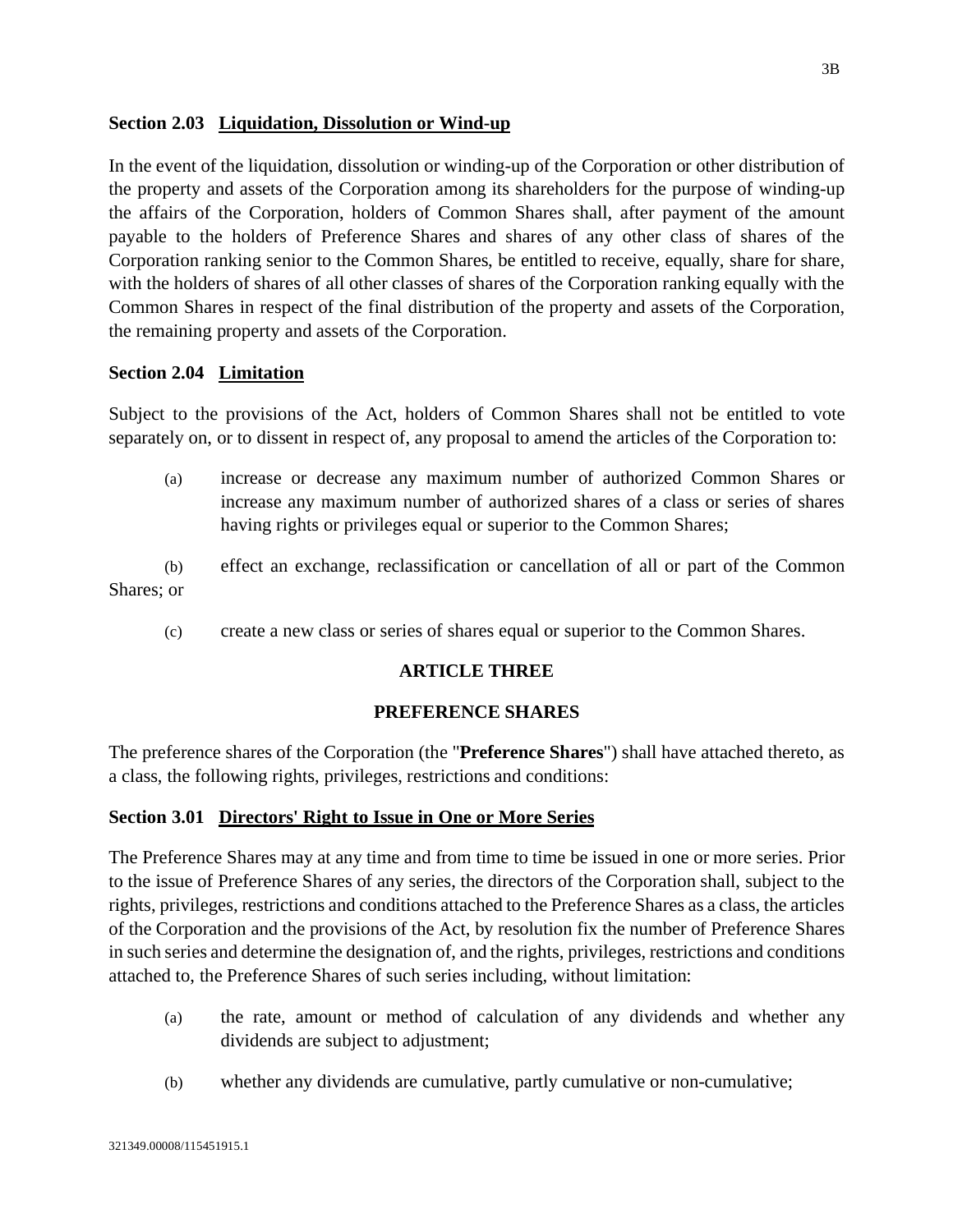- (c) the dates, manner and currency of payment of any dividends and the date from which any dividends accrue or become payable;
- (d) if redeemable or purchasable (whether at the option of the Corporation or the holder or otherwise), the redemption or purchase price and currency or currencies thereof and the terms and conditions of redemption or purchase, with or without any provision for a sinking or similar fund;
- (e) the voting rights, if any;
- (f) any conversion, exchange or reclassification rights; and
- (g) any other right, privilege, restriction or condition not inconsistent with these provisions;

the whole subject to receipt by the Director appointed under the Act of articles of amendment designating and fixing the number of Preference Shares in such series and setting forth the rights, privileges, restrictions and conditions attached thereto and the issue by the Director of a certificate of amendment with respect thereto.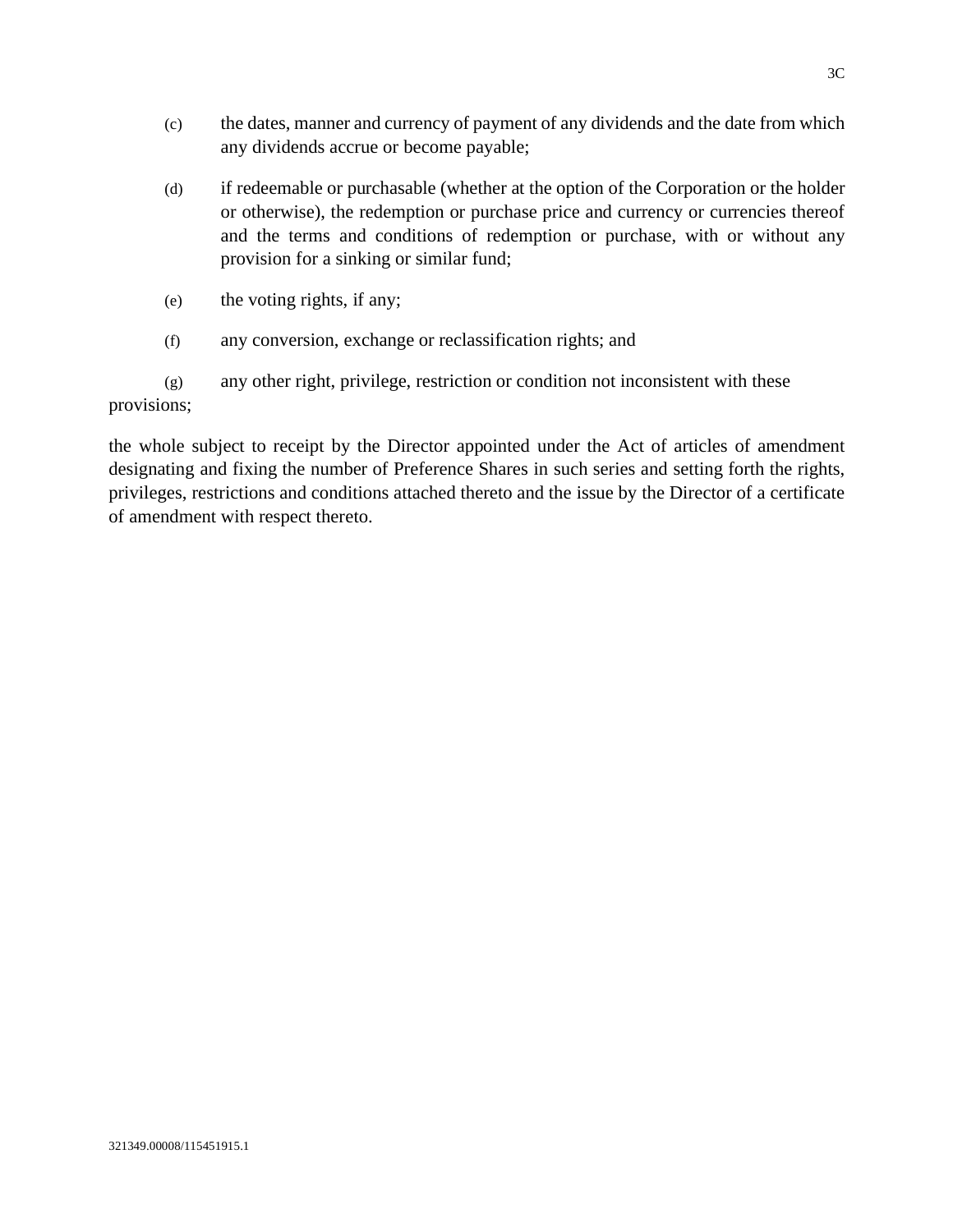#### **Section 3.02 Voting Rights**

Except as hereinafter specifically provided, as required by the Act or in accordance with any voting rights which may be attached to any series of Preference Shares, the holders of Preference Shares shall not be entitled as such to receive notice of, or to attend, any meeting of the shareholders of the Corporation and shall not be entitled to vote at any such meeting; provided, however, that the holders of Preference Shares shall be entitled to receive notice of meetings of the shareholders of the Corporation called for the purpose of authorizing the sale, lease or exchange of all or substantially all of the property of the Corporation other than in the ordinary course of business of the Corporation.

#### **Section 3.03 Ranking of Preference Shares of Each Series**

The Preference Shares of each series shall, with respect to the payment of dividends and the distribution of the property and assets of the Corporation in the event of the liquidation, dissolution or winding-up of the Corporation, whether voluntary or involuntary, or any other distribution of the assets of the Corporation among its shareholders for the purpose of winding-up the affairs of the Corporation, rank (a) *pari passu* with the Preference Shares of every other series and the shares of any other class of shares of the Corporation, or series thereof, ranking equally with the Preference Shares, (b) senior to, and shall be entitled to a preference over, the Common Shares and the shares of any other class of shares of the Corporation ranking junior to the Preference Shares, and (c) junior and subordinate to the shares of any class of shares of the Corporation ranking senior to the Preference Shares. The Preference Shares of each series shall also be entitled to such other preferences, not inconsistent with these provisions, over the Common Shares and any other class of shares of the Corporation ranking junior to the Preference Shares as may be fixed by the directors of the Corporation in accordance with section 3.01 hereof.

#### **Section 3.04 Amendment with Approval of Holders of Preference Shares**

The rights, privileges, restrictions and conditions attached to the Preference Shares as a class may be added to, changed or removed only with the approval of the holders of Preference Shares given in accordance with the requirements of the Act and the minimum requirement provided in section 3.05 hereof.

#### **Section 3.05 Approval of Holders of Preference Shares**

The approval of the holders of Preference Shares as a class with respect to any matter referred to in these provisions may be given as specified below:

#### **(a) Approval and Quorum**

Any approval required to be given by the holders of Preference Shares as a class with respect to any matter referred to in these provisions shall be deemed to have been sufficiently given if it shall have been given by a resolution signed by all of the holders of the then outstanding Preference Shares or by a resolution passed by the affirmative vote of not less than two-thirds of the votes cast by the holders of Preference Shares who voted in respect of that resolution at a meeting of the holders of Preference Shares called and held for such purpose in accordance with the by-laws of the Corporation at which holders of not less than one-tenth of the then outstanding Preference Shares are present in person or represented by proxy; provided that, if at any such meeting a quorum is not present within one-half of an hour after the time appointed for such meeting, the meeting shall be adjourned to the same day in the next week at the same time and to such place as the chairman of the meeting may determine and, subject to the provisions of the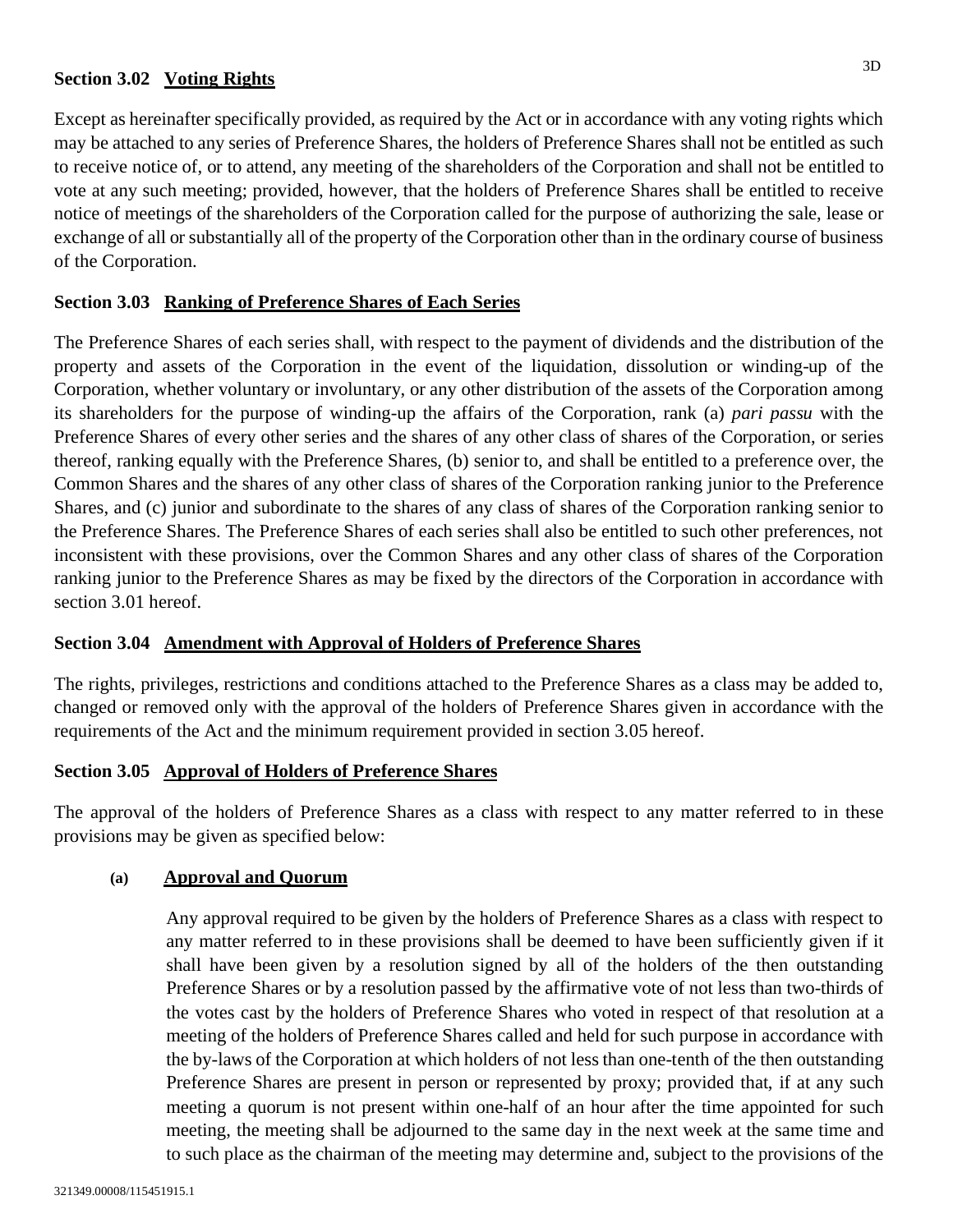Act, it shall not be necessary to give notice of such adjourned meeting. At such adjourned meeting the holders of Preference Shares present in person or represented by proxy shall constitute a quorum and may transact the business for which the meeting was originally called and a resolution passed thereat by the affirmative vote of not less than two-thirds of the votes cast by the holders of Preference Shares at such meeting shall constitute the approval of the holders of Preference Shares.

## **(b) Voting**

On every poll taken at any meeting in respect of which only the holders of Preference Shares are entitled to vote, each holder of Preference Shares shall be entitled to one vote for each Preference Share held by such holder.

Subject to the foregoing, the formalities to be observed with respect to proxies, the giving or waiving of notice of any such meeting and the conduct thereof shall be those from time to time prescribed in the Act and the by-laws of the Corporation with respect to meetings of shareholders.

### **Section 3.06 Shares Issued in Series with Identical Rights**

Where Preference Shares are issued in more than one series with identical rights, privileges, restrictions, conditions and designations attached thereto, all such series of Preference Shares shall rank *pari passu* and participate equally and proportionately without discrimination or preference as if all such series of Preference Shares had been issued simultaneously and all such series of Preference Shares may be designated as one and the same series.

#### **Section 3.07 Limitation on Voting and Dissent Rights**

Subject to the provisions of the Act, the holders of Preference Shares or any series thereof shall not, unless the rights, privileges, restrictions and conditions attached to the Preference Shares as a class or to any particular series thereof provide to the contrary, be entitled to vote separately as a class or series on, or to dissent in respect of, any proposal to amend the articles of the Corporation to:

- (a) increase or decrease any maximum number of authorized Preference Shares or any series thereof, or increase any maximum number of authorized shares of a class or series having rights or privileges equal or superior to the Preference Shares or any series thereof;
- (b) effect an exchange, reclassification or cancellation of all or part of the Preference Shares or any series thereof; or
- (c) create a new class or series of shares equal or superior to the Preference Shares or any series thereof.